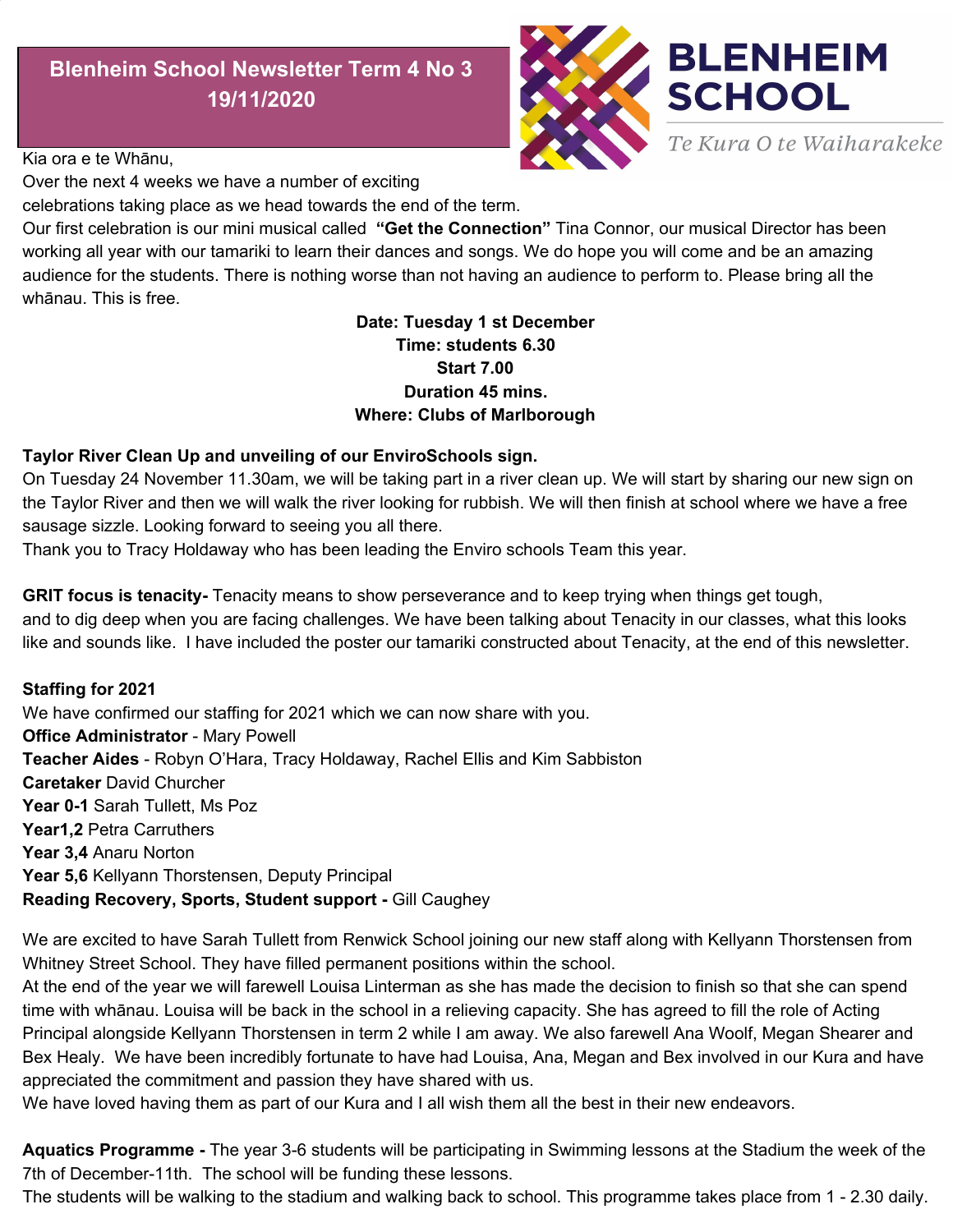**School Gates and Office door.** Recently we have had a couple of incidents where students have been let out of the school grounds at the end of the day by other students or by whanau. Please don't let students out without an adult. We have a number of students at school with additional needs, who don't have road sense. For everybody's safety please ensure gates and doors are shut behind you. If you notice a problem with any of the gates and doors please let us know immediately. The safety of our tamariki is foremost. We have spoken to the tamariki about not letting other students out of the school when they leave. It is hard as they are only being kind but aren't able to understand the danger this poses. Many thanks

**Building Projects** - Over the holiday break we will be transforming our Library into our staff room. As our staff have grown we have outgrown our little staffroom and have made the decision to turn the Library into our new staff and meeting space. We have relocated the Library to the Mahi Mara room where Robyn O'Hara will continue to open on Tuesday and Thursday lunchtimes for our tamariki. The senior students will continue to use the town Library and eventually once the new Library is operational we will all be using this.

**Vandalism** - It saddens me that over the past 8 weeks we have had a number of incidents occur in the school involving vandalism. It began with the destruction of the boat then the art display of the pencils and now the Pasifika mural has been torn off the wall. Please if you see anything or have seen people in the grounds late at night please let me know a time frame so I can let the police. Vandalism has been so few at Blenheim Kura and it makes me sad when I see this pointless vandalism that affects our tamariki.

**Library Books-** Please can we have all Library books returned to school so that we can do an audit.

**BOT** - We recently notified the Community of a vacancy on the BOT. We had one applicant for the position. Congratulations to Jack Feavers on your appointment to Blenheim School Board of Trustees.

**Laura Smith**- At the end of the year we will farewell Laura Smith who has been our current BOT Chair over the past 7 years. Laura's commitment, dedication and understanding of our Kura and community has been the driving force that has helped Blenheim School grow from a roll of 39 students when I started to 98 today. I personally would like to thank her for her continued support throughout these 7 years. Laura and her family have shifted to Motueka to live. We wish her all the best in this new adventure.

**The current BOT consist of**: Denyse Healy - Principal, Petra Carruthers - School Representative, Peter Stace - Community, Lynda Pederson - Parent representative, Richard McDonald - Parent Representative, Deanna Gleeson - Parent representative and Holly Fry - Parent representative.

**Toasted Sandwiches** - The students have been loving the toasted sandwiches that we provide onThursdays and I would like to say a big thank you to Ms Poz for organising this and her trusty helpers, Mrs Holdaway and Mrs O'Hara - Yum Yum.